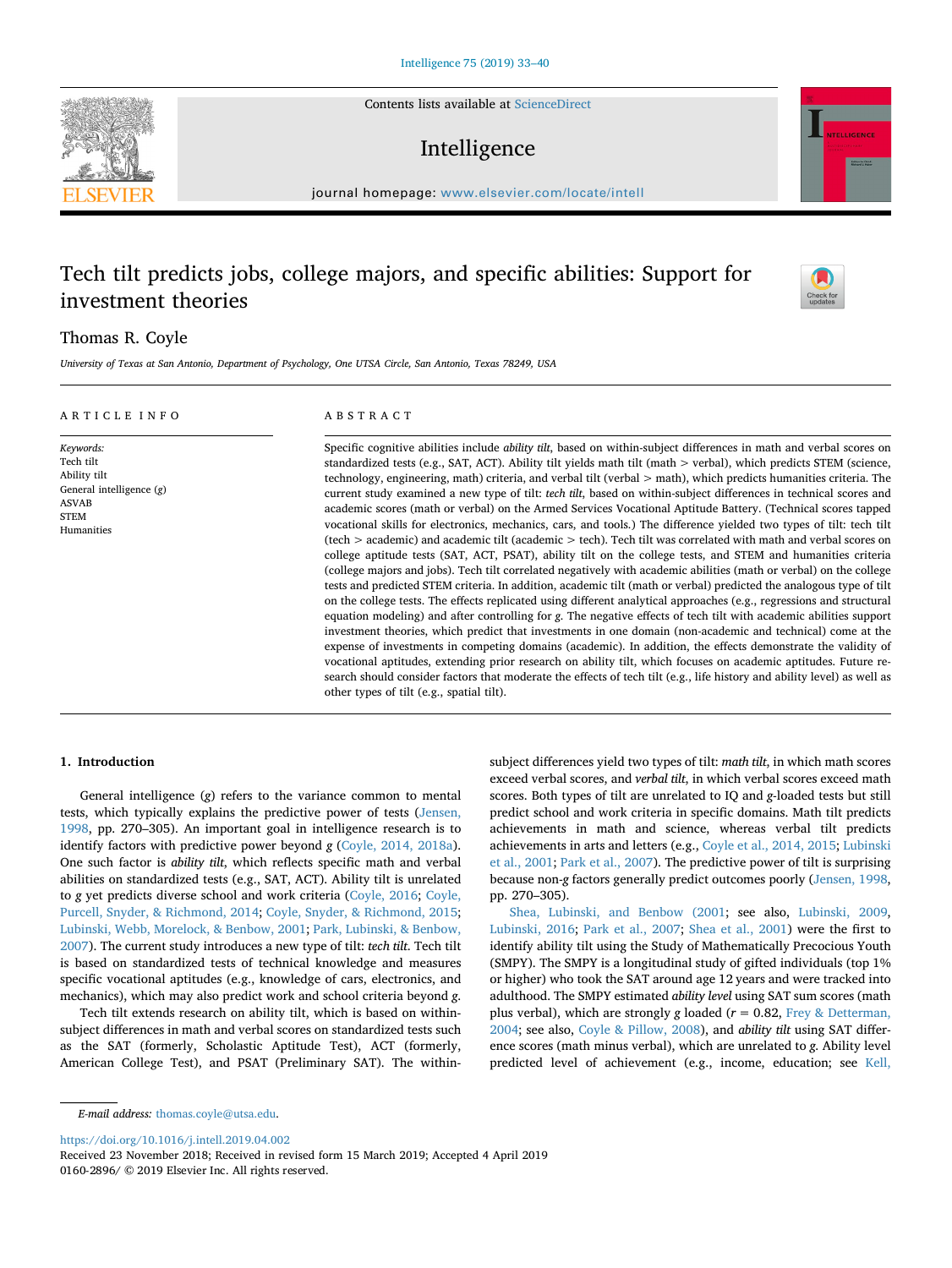[Lubinski, & Benbow, 2013;](#page-7-12) [Makel, Kell, Lubinski, Putallaz, & Benbow,](#page-7-13) [2016\)](#page-7-13). In contrast, ability tilt predicted domain of achievement in STEM (science, technology, engineering, and math) and the humanities. Math tilt predicted STEM achievements (e.g., patents or STEM Ph.D.), whereas verbal tilt predicted humanities achievements (e.g., novels or humanities Ph.D.) (e.g., [Lubinski et al., 2001;](#page-7-5) see also, [Lubinski, 2009,](#page-7-8) [2016\)](#page-7-8).

[Coyle et al. \(2014, 2015](#page-7-3); see also, [Coyle, 2016](#page-7-2)) extended [Lubinski](#page-7-5) [et al.'s \(2001; Park et al., 2007\)](#page-7-5) tilt research using a sample in the normal range of ability. Data were obtained from the 1997 National Longitudinal Survey of Youth (NLSY), a nationally representative sample in the United States. Ability tilt was based on the math and verbal subtests of the SAT and ACT, two college admissions tests used widely in the United States, and the PSAT, a standardized test used by the National Merit Scholarship Qualifying Program. *g* was based on the Armed Services Vocational Aptitude Battery (ASVAB), a diverse battery of 12 tests used by the US Armed Forces. The ASVAB measures a broad *g* plus four specific abilities: verbal, math, mental speed, and technical skills (e.g., electronics, cars, mechanics, shop tools).

[Coyle et al. \(2014, 2015;](#page-7-3) see also, [Coyle, 2016\)](#page-7-2) examined associations between ability tilt (based on SAT, ACT, and PSAT scores) and diverse criteria in STEM and humanities. The criteria included college majors, jobs, school grades, and the four ASVAB abilities. Math and verbal tilt showed a pattern of differential validity. Math tilt was positively associated with STEM criteria (e.g., ASVAB math ability and STEM majors) and negatively associated with humanities criteria (e.g., ASVAB verbal ability and humanities majors). In contrast, verbal tilt showed the opposite pattern. (Math and verbal tilt were negligibly associated with ASVAB speed and technical abilities, demonstrating discriminant validity.) Moreover, both types of tilt were unrelated to *g*. [Coyle et al.](#page-7-3) [\(2014, 2015;](#page-7-3) see also, [Coyle, 2016, 2018a](#page-7-2)) interpreted the results in terms of investment theories [\(Cattell, 1987](#page-7-14), pp. 138–146), which focus on the development of specific abilities. Such theories assume that investment (time and effort) in a specific domain (e.g., math/STEM) boosts abilities in similar domains but retards the development of abilities in competing domains (e.g., verbal/humanities), yielding negative effects.

The current study examines the validity of a new type of tilt: *tech tilt*. Tech tilt reflects technical/vocational aptitudes (e.g., knowledge of cars, electronics, mechanics, shop tools), which are contrasted with academic aptitudes. In the current study, tech tilt is based on withinsubject differences in tech scores and academic scores on the ASVAB, which measures both technical aptitudes and academic aptitudes. (Academic aptitudes on the ASVAB include math and verbal abilities, which are integral to college curricula, whereas technical aptitudes include mechanical and vocational abilities, which are integral to vocational curricula.) The within-subject differences yield two types of tilt: *tech tilt*, in which tech scores exceed academic scores, and *academic tilt*, in which academic scores exceed tech scores. To examine its validity, tech tilt is correlated with math and verbal scores on the college aptitude tests (SAT, ACT, PSAT), ability tilt on the college tests, and jobs (e.g., chemist, journalist) and college majors (e.g., chemistry, English) in STEM and humanities, using data from the NLSY.

Predictions were based on investment theories [\(Cattell, 1987,](#page-7-14) pp. 138–146). Such theories assume that investments in one domain (e.g., math/STEM) enhance abilities in that domain but inhibit abilities in competing domains (e.g., verbal/humanities), yielding negative effects. Tech tilt reflects a non-academic (vocational) ability, which should compete with academic abilities. Therefore, tech tilt (based on the ASVAB) was expected to correlate negatively with academic abilities and ability tilt (math and verbal), based on college aptitude tests (SAT, ACT, PSAT). A second prediction was that tech tilt would correlate positively with preferences (college majors and jobs) in STEM, which incorporates technical knowledge (e.g., electronics, mechanics, tools). Moreover, like ability tilt, tech tilt was expected to measure specific non-*g* (technical) abilities, and therefore was expected to predict criteria beyond *g*.

### **2. Method**

#### *2.1. Participants*

Data were obtained from the NLSY  $(N = 8984)$ , a representative sample of youth born in the United States between 1980 and 1984 ([Hering & McClain, 2003,](#page-7-15) pp. 1–14). The sample consisted of 1950 subjects (866 males and 1084 females) with ASVAB scores and SAT or ACT scores. No sampling weights were used. The same sampling criteria were used by [Coyle et al. \(2015](#page-7-4); see also, [Coyle, 2016, 2018b](#page-7-2)). (Mean age at testing was 15 years for the ASVAB and 17 years for the SAT; age at testing was not available for the ACT.) SAT, ACT, PSAT, and ASVAB scores were available for 1174, 1088, 708, and 1950 subjects, respectively. College majors and occupations (in STEM and humanities) were available for 369 and 239 subjects, respectively.

## *2.2. Variables*

#### *2.2.1. Test scores*

SAT, ACT, and PSAT scores were available for math and verbal subtests. (The ACT reading subtest was used as a measure of verbal ability.) There were 1174 SAT math scores  $(M = 507.00, SD = 109.61)$ , 1174 SAT verbal scores (*M* = 506.70, *SD* = 107.45), 1087 ACT math scores (*M* = 20.83, *SD* = 5.20), 1088 ACT verbal scores (*M* = 21.53, *SD* = 6.21), 708 PSAT math scores (*M* = 49.77, *SD* = 10.37), and 708 PSAT verbal scores ( $M = 49.01$ ,  $SD = 10.11$ ). An ACT math score of 49 was removed from the dataset because it exceed the highest possible ACT score (i.e., 36).

ASVAB scores were available for 12 subtests: (a) arithmetic reasoning (AR), (b) assembling objects (AO), (c) automobile information (AI), (d) coding speed (CS), (e) electronics information (EI), (f) general science (GS), (g) math knowledge (MK), (h) mechanical comprehension (MC), (i) numerical operations (NO), (j) paragraph completion (PC), (k) shop information (SI), and (l) word knowledge (WK). ASVAB scores were based on item response theory statistics, with higher scores indicating better performance. To facilitate interpretation, all test scores were standardized  $(M = 0, SD = 1)$  prior to analysis.

### *2.2.2. Ability tilt*

Ability tilt was based on within-subject differences in math and verbal scores on the SAT, ACT, and PSAT. Tilt scores were computed separately for each test. Following [Coyle et al. \(2014, p. 19](#page-7-3); see also, [Park et al., 2007\)](#page-7-6), tilt scores were obtained after (a) standardizing test scores in the full sample  $(M = 0, SD = 1)$ , and (b) taking the withinsubject difference between test scores (math minus verbal). Positive scores (math > verbal) indicated math tilt; negative scores (verbal > math) indicated verbal tilt. Because math and verbal test scores differed for each subject after standardization, all subjects showed some degree of tilt (verbal or math) on the SAT, ACT, and PSAT.

#### *2.2.3. Tech tilt*

Tech tilt was based on within-subject differences in technical and academic scores on the ASVAB. (Academic scores were based on math or verbal scores.) Technical scores were the average of the tech tests (AI, EI, SI, MC); verbal scores were the average of the verbal tests (GS, WK, PC); and math scores were the average of the math tests (AR, MK). The three types of tests (tech, verbal, math) have been validated in factor analysis and structural equation modeling of the ASVAB (e.g., [Coyle & Pillow, 2008;](#page-7-11) [Ree & Carretta, 1994](#page-7-16); see also, [Coyle et al., 2014,](#page-7-3) [2015;](#page-7-3) [Schmidt, 2011\)](#page-7-17). Following prior tilt research (e.g., [Coyle et al.,](#page-7-3) [2014;](#page-7-3) [Park et al., 2007\)](#page-7-6), tech tilt was computed by (a) standardizing test scores in the full sample  $(M = 0, SD = 1)$ , and (b) taking the within-subject difference between test scores (tech minus academic). There were two types of tech tilt: *techV*, which was the difference in tech and verbal scores (tech minus verbal), and *techM*, which was the difference in tech and math scores (tech minus math). Positive scores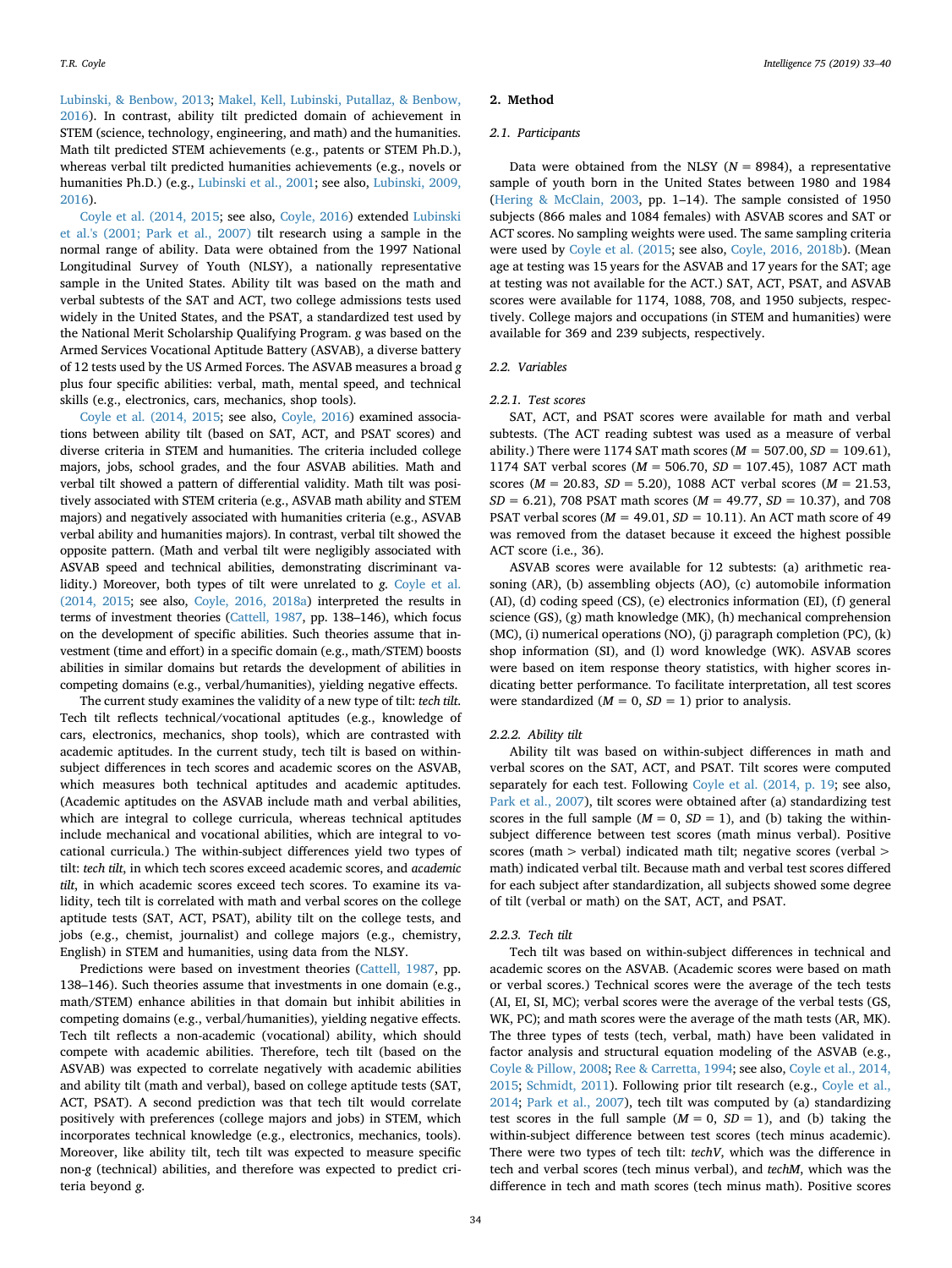<span id="page-2-1"></span>**Table 1**

| Correlations of tech tilt with math and verbal subtests of college aptitude tests (SAT, ACT, PSAT) and with jobs, college majors, and g. |  |  |  |  |
|------------------------------------------------------------------------------------------------------------------------------------------|--|--|--|--|
|------------------------------------------------------------------------------------------------------------------------------------------|--|--|--|--|

|                     |      | $\mathbf{2}$ | 3         | 4         | 5         | 6                        | 7         | 8                        | 9                        | 10                       | 11        |
|---------------------|------|--------------|-----------|-----------|-----------|--------------------------|-----------|--------------------------|--------------------------|--------------------------|-----------|
| 1. Tech tilt-V      | -    | $0.64**$     | $-0.21**$ | $-0.41**$ | $-0.23**$ | $-0.37**$                | $-0.12**$ | $-0.36**$                | $0.35**$                 | $0.29**$                 | $-0.21**$ |
| 2. Tech tilt-M      |      | $-$          | $-0.31**$ | $-0.16**$ | $-0.35**$ | $-0.17**$                | $-0.25**$ | $-0.11**$                | $0.15*$                  | 0.01                     | $-0.19**$ |
| 3. SATm             |      |              | -         | $0.73**$  | $0.88**$  | $0.62**$                 | $0.85**$  | $0.71**$                 | $0.30**$                 | 0.12                     | $0.69**$  |
| 4. SAT <sub>v</sub> |      |              |           | -         | $0.68**$  | $0.82**$                 | $0.62**$  | $0.86**$                 | 0.04                     | $-0.20**$                | $0.68**$  |
| 5. ACTm             |      |              |           |           | -         | $0.67**$                 | $0.84**$  | $0.66**$                 | $0.30**$                 | $0.15*$                  | $0.70**$  |
| 6. ACTv             |      |              |           |           |           | $\overline{\phantom{a}}$ | $0.56**$  | $0.75**$                 | 0.01                     | $-0.12$                  | $0.66**$  |
| 7. PSATm            |      |              |           |           |           |                          | -         | $0.66**$                 | $0.41**$                 | $0.28**$                 | $0.67**$  |
| 8. PSATv            |      |              |           |           |           |                          |           | $\overline{\phantom{a}}$ | $0.21*$                  | $-0.02$                  | $0.67**$  |
| 9. Jobs             |      |              |           |           |           |                          |           |                          | $\overline{\phantom{a}}$ | $0.67**$                 | $0.26**$  |
| 10. College majors  |      |              |           |           |           |                          |           |                          |                          | $\overline{\phantom{0}}$ | 0.02      |
| 11. g               |      |              |           |           |           |                          |           |                          |                          |                          | -         |
| $\boldsymbol{N}$    | 1950 | 1950         | 1174      | 1174      | 1087      | 1088                     | 708       | 708                      | 239                      | 369                      | 1950      |

Note.  $p$  < .05;  $\sqrt{p}$  < .01. Tech tilt is based on ASVAB tech scores minus academic scores (math or verbal) so that positive scores indicate tech tilt and negative scores indicate academic tilt (math or verbal). Tech tilt-V = tech tests minus verbal tests. Tech tilt-M = tech tests minus math tests. SATv, ACTv, PSATv = verbal scores on the college aptitude tests. SATm, ACTm, PSATm = math scores on the college aptitude tests. Jobs and college majors = jobs or majors in STEM (value = 1) or humanities (value = 0).  $g = g$  factor scores based on all ASVAB tests.

(tech > academic) indicated tech tilt; negative scores (academic > tech) indicated academic tilt (i.e., math or verbal). All subjects showed some degree of tilt (tech or academic).

## *2.2.4. College majors*

College majors were the most recent undergraduate major reported by subjects. Following [Coyle et al. \(2014, p. 20;](#page-7-3) see also, [Achter,](#page-7-18) [Lubinski, Benbow, & Eftekhari-Sanjani, 1999;](#page-7-18) [Lubinski et al., 2001](#page-7-5); [Park et al., 2007\)](#page-7-6), majors were divided into two categories: (a) *STEM*  $(n = 197)$ , which included physical science, computer science, engineering, and math; and (b) *humanities* (*n* = 172), which included English, fine arts, history, foreign languages, philosophy, and theology. These categories have been validated in discriminant analysis, which shows that STEM and humanities majors are related to math and verbal abilities, respectively [\(Achter et al., 1999,](#page-7-18) p. 783).

### *2.2.5. Occupations (jobs)*

Occupations were the most recent jobs reported in the last four waves of the NLSY (i.e., 2008, 2009, 2010, 2011). Following [Coyle et al.](#page-7-4) [\(2015, p. 211;](#page-7-4) see also, [Coyle, 2018b;](#page-7-19) [Park et al., 2007](#page-7-6); [Wai, Lubinski,](#page-7-20) [& Benbow, 2005\)](#page-7-20), occupations were divided into two categories: (a) *STEM* ( $n = 112$ ), which included physical scientists (e.g., physicists, astronomers, chemists), engineers (e.g., civil, electrical, mechanical), and mathematical and computer scientists; and (b) *humanities* (*n* = 127), which included counselors and religious workers (e.g., social workers and clergy); lawyers and judges; and media and communications workers (e.g., authors, editors, reporters). The job categories have been validated in discriminant analysis, with STEM and humanities jobs related to math and verbal abilities, respectively [\(Wai et al., 2005,](#page-7-20) p. 490; see also, [Park et al., 2007,](#page-7-6) p. 950).

## *2.3. Statistics*

Tech tilt was analyzed using bivariate correlations, logistic regressions, and structural equation modeling (SEM). Correlations (supplemented with *t*-tests) examined relations of tech tilt with math and verbal abilities on the college aptitude tests (SAT, ACT, PSAT) and with jobs and college majors in STEM (coded  $= 1$ ) and humanities  $(coded = 0)$ .

Logistic regressions used tech tilt to predict jobs or majors in STEM and humanities fields after controlling for ability tilt alone and combined with *g*. *g* scores for participants were based on the first factor (i.e., *g*) of a factor analysis of all ASVAB tests and were estimated using regression. The logistic regressions yielded odds ratios (ORs) for jobs and majors (in STEM and humanities). ORs greater than 1.00 indicated a STEM bias; ORs less than 1.00 indicated a humanities bias.

SEM with maximum likelihood estimation analyzed relations of tech tilt scores with latent variables for math ability, verbal ability, and ability tilt, all based on the three college aptitude tests (SAT, ACT, PSAT). Latent variables for math ability, verbal ability, and ability tilt were estimated using, respectively, math scores, verbal scores, and ability tilt scores, of all three tests. (All latent variables were just identified with  $\chi^2$  = 0.00, *df* = 0.) Missing data were handled using full information maximum likelihood.

SEM also analyzed relations of tech tilt with a latent variable for jobs/majors, based on both jobs and majors. The relations were estimated using a Markov Chain Monte Carlo (MCMC) approach for binary criteria (jobs, majors). The approach uses Bayesian statistics to simulate observations from the posterior distribution ([Arbuckle, 2016,](#page-7-21) pp. 403–427; see also, [Gelman et al., 2014,](#page-7-22) pp. 275–291). Each analysis involved approximately 24,000 draws (i.e., simulated samples), obtained over six separate runs, with 1000 burn-in draws per run. (The burn-in draws were used to minimize simulation error before generating the simulated samples. Final parameter estimates were based on the simulated samples after discarding the burn-in draws.) To reduce temporal autocorrelation, the MCMC chain was thinned after the initial run by retaining an equally-spaced subset of samples in the five subsequent runs. The subsequent runs retained one sample out of every 2, 4, 8, 16, and 32 samples, respectively. Effects that did not include zero in 95% credibility intervals are reported as significant.

All effects are reported as standardized coefficients (*r* or β). Mean effects ( $M_r$  and  $M_\beta$ ), and the average of absolute effects ( $|M_r|$  and  $|M_\beta|$ ), are reported in parentheses. Significant effects are reported at *p* < .05. Based on [Cohen's \(1988\)](#page-7-23) criteria, effect sizes (*r*s or βs) of 0.10, 0.30, and 0.50 are described as small, medium, and large, respectively. $<sup>1</sup>$  $<sup>1</sup>$  $<sup>1</sup>$ </sup>

## **3. Results**

[Table 1](#page-2-1) (rows 1 and 2) reports correlations of tech tilt (techM and techV) with math and verbal subtests of the three college aptitude tests (SAT, ACT, PSAT). (Tech tilt was based on ASVAB tech scores minus academic scores so that positive scores indicated tech tilt and negative scores indicated academic tilt.) Both types of tech tilt correlated strongly with each other  $(r = 0.64)$ . In addition, both types of tech tilt correlated negatively (and significantly) with the college aptitude tests

<span id="page-2-0"></span><sup>1</sup> [Peterson and Brown \(2005\)](#page-7-24) showed that the relationship between *r* and β is independent of sample size and number of predictors and that the imputation of *r* (given β) yields an estimate similar to the population correlation (for a contrasting view, see [Roth, Le, Oh, Van Iddekinge, & Bobko, 2018\)](#page-7-25). Given the relationship between *r* and β, βs of .10, .30, and .50 could be described as small, medium, and large, respectively, using Cohen's (1998) criteria for *r*.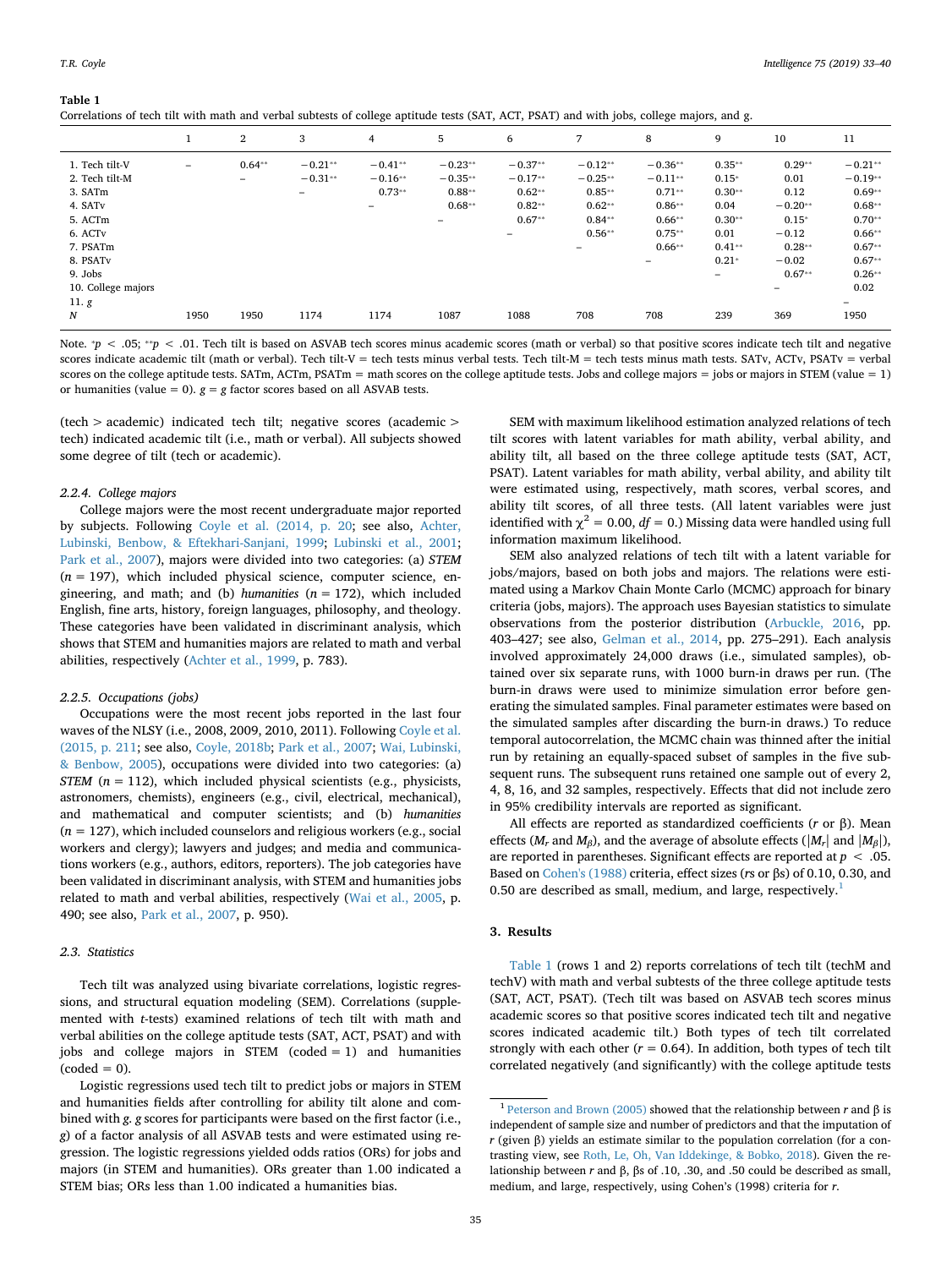#### <span id="page-3-0"></span>**Table 2**

Correlations of tech tilt with ability tilt, jobs, and college majors.

|                                                                                                                                  |                          | $\overline{2}$                       | 3                          | 4                                      | 5                                                                        | 6                                                            | $\overline{ }$                                                        | 8                                                                     |
|----------------------------------------------------------------------------------------------------------------------------------|--------------------------|--------------------------------------|----------------------------|----------------------------------------|--------------------------------------------------------------------------|--------------------------------------------------------------|-----------------------------------------------------------------------|-----------------------------------------------------------------------|
| 1. Tech tilt-V<br>2. Tech tilt-M<br>3. SAT tilt (M-V)<br>4. ACT tilt (M-V)<br>5. PSAT tilt (M-V)<br>6. Jobs<br>7. College majors | $\overline{\phantom{0}}$ | $0.64**$<br>$\overline{\phantom{0}}$ | $0.28**$<br>$-0.21**$<br>- | $0.17**$<br>$-0.23**$<br>$0.66**$<br>- | $0.29**$<br>$-0.17**$<br>$0.61*$<br>$0.50**$<br>$\overline{\phantom{m}}$ | $0.35**$<br>$0.15*$<br>$0.35**$<br>$0.35**$<br>$0.26**$<br>- | $0.29**$<br>0.01<br>$0.38**$<br>$0.34**$<br>$0.41**$<br>$0.67**$<br>- | $-0.21**$<br>$-0.19**$<br>0.01<br>0.05<br>$-0.01$<br>$0.25**$<br>0.02 |
| 8. g<br>Ν                                                                                                                        | 1950                     | 1950                                 | 1174                       | 1087                                   | 708                                                                      | 239                                                          | 369                                                                   | -<br>1950                                                             |

Note.  $p$  < .05;  $p$  < .01. Tech tilt is based on ASVAB tech scores minus academic scores (math or verbal) so that positive scores indicate tech tilt and negative scores indicate academic tilt (math or verbal). Ability tilt is based on SAT, ACT, and PSAT math scores minus verbal scores so that positive scores indicate math tilt and negative scores indicate verbal tilt. Tech tilt-V = tech tests minus verbal tests. Tech tilt-M = tech tests minus math tests. SAT, ACT, PSAT tilt = ability tilt based on math tests minus verbal tests. Job and college major = job or major in STEM (value = 1) or humanities (value = 0).  $g = g$  factor scores based on all ASVAB tests.

#### <span id="page-3-1"></span>**Table 3**

Means and SDs of tech tilt for jobs and college majors.

|                            | Job          |              |            |                    |              |            |                       | College major |                 |              |                  |                    |              |                  |                      |              |
|----------------------------|--------------|--------------|------------|--------------------|--------------|------------|-----------------------|---------------|-----------------|--------------|------------------|--------------------|--------------|------------------|----------------------|--------------|
|                            | <b>STEM</b>  |              |            | Humanities         |              |            |                       | d             | <b>STEM</b>     |              |                  | Humanities         |              |                  |                      | d            |
|                            | M            | SD           | n          | М                  | SD           | n          |                       |               | M               | SD           | $\boldsymbol{n}$ | M                  | SD           | $\boldsymbol{n}$ |                      |              |
| Tech tilt-V<br>Tech tilt-M | 0.20<br>0.11 | 0.64<br>0.82 | 112<br>112 | $-0.29$<br>$-0.12$ | 0.69<br>0.77 | 127<br>127 | $-5.66**$<br>$-2.30*$ | 0.74<br>0.29  | 0.09<br>$-0.06$ | 0.68<br>0.82 | 197<br>197       | $-0.29$<br>$-0.07$ | 0.56<br>0.76 | 172<br>172       | $-5.89**$<br>$-0.21$ | 0.61<br>0.01 |

*Note.*  $p$  < .05;  $^{*}p$  < .01. Tech tilt is based on ASVAB tech scores minus academic scores (math or verbal) so that positive scores indicate tech tilt and negative scores indicate academic tilt (math or verbal). Tech tilt-V = tech tests minus verbal tests. Tech tilt-M = tech tests minus math tests. Job and college major = job or major in STEM (value  $= 1$ ) or humanities (value  $= 0$ ).

 $(M_r = -0.25$ , range =  $-0.41$  to  $-0.11$ ), with similar results for math ( $M_r = -0.25$ , range =  $-0.35$  to  $-0.12$ ) and verbal subtests  $(M_r = -0.26$ , range =  $-0.41$  to  $-0.11$ ). The negative effects indicate that tech tilt (positive scores) predicted lower levels of performance on college aptitude tests.

[Table 1](#page-2-1) (columns 9 to 11) reports correlations of both types of tilt (techM and techV) with jobs and majors in STEM and humanities and with *g.* (As noted, tech tilt was based on ASVAB tech scores minus academic scores so that positive scores indicated tech tilt and negative scores indicated academic tilt.) Both types of tech tilt correlated positively and (generally) significantly with jobs and majors  $(M_r = 0.20,$ range = 0.01 to 0.35), indicating that tech tilt predicted STEM criteria, whereas academic tilt predicted humanities criteria. An exception was math tech tilt (techM), which correlated near zero  $(r = 0.01)$  with college majors. (The trivial effect might reflect overlap between tech abilities and math abilities, a possibility revisited in the Discussion.) In addition, both types of tech tilt correlated negatively and significantly with  $g(r = -0.21$  and  $-0.19$ , techV and techM, respectively), indicating that high levels of tech tilt were associated with low levels of *g*.

[Table 2](#page-3-0) (columns 3 to 5) reports correlations of both types of tech tilt (techM and techV) with ability tilt based on the college aptitude tests (SAT, ACT, PSAT). (The table also includes tech tilt correlations with jobs and majors, which were already discussed and will not be repeated here.) Ability tilt was based on math scores minus verbal scores so that positive scores indicated math tilt and negative scores indicated verbal tilt. Tech tilt was based on ASVAB tech scores minus academic scores (math or verbal) so that positive scores indicated tech tilt and negative scores indicated academic tilt (math or verbal). The results were similar for all college tests (SAT, ACT, PSAT). Tech tilt based on verbal scores (techV) correlated positively with ability tilt, indicating that verbal tilt on the ASVAB (negative scores) predicted verbal tilt on the college tests (negative scores)  $(M_r = 0.25,$ range  $= 0.17$  to 0.29). In contrast, tech tilt based on math scores (techM) correlated negatively with ability tilt, indicating that math tilt on the ASVAB (negative scores) predicted math tilt on the college tests (positive scores)  $(M_r = -0.20, \text{ range} = -0.23 \text{ to } -0.17)$ .

[Table 3](#page-3-1) reports mean levels of tech tilt for STEM and humanities criteria (i.e., jobs and majors), by type of tech tilt (i.e., techV and techM). (Tech tilt was based on tech scores minus academic scores so that positive scores indicated tech tilt and negative scores indicated academic tilt.) In general, STEM criteria (jobs and majors) were associated with positive scores  $(M = 0.09)$ , indicating a tech tilt bias, whereas humanities criteria were associated with negative scores

<span id="page-3-2"></span>

**Fig. 1.** Plot of college majors and jobs in STEM and humanities, by mean tilt pattern (tech tilt or academic tilt) and mean ability level. Tilt pattern is depicted on the x-axis, with academic tilt to the left of the origin (negative scores) and tech tilt to the right of the origin (positive scores). Ability level is based on the sum of standardized tech scores and academic scores on the ASVAB for the full sample  $(M = 0, SD = 1)$ . Ability level is depicted on the y-axis, with below average scores below the origin and above average scores above the origin.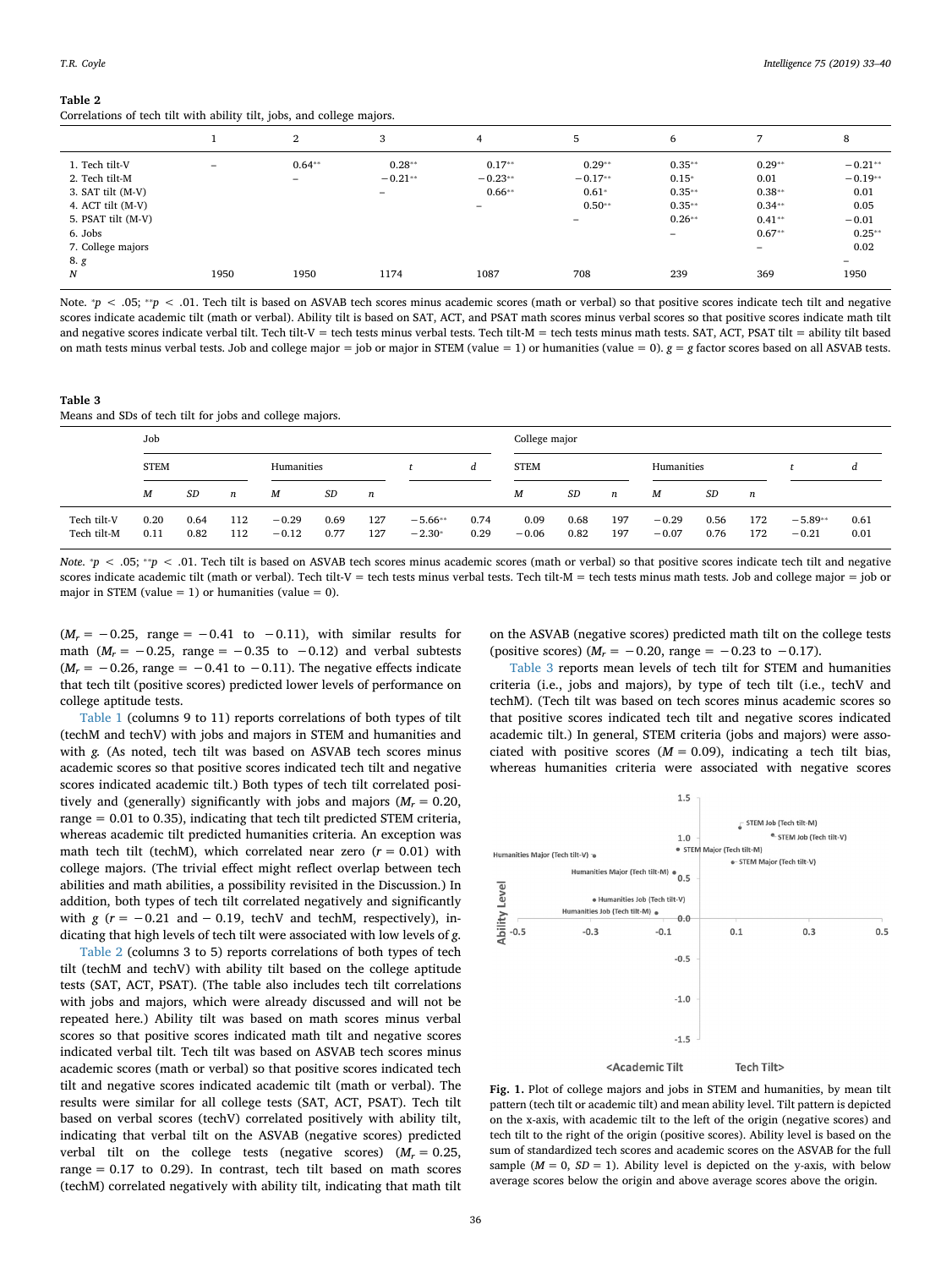<span id="page-4-0"></span>**Table 4**

| Odds ratios for logistic regressions of job or college major on tech tilt, before (step 1) and after controlling for ability tilt (step 2) and both ability tilt and g (step 3). |  |  |  |  |
|----------------------------------------------------------------------------------------------------------------------------------------------------------------------------------|--|--|--|--|
|----------------------------------------------------------------------------------------------------------------------------------------------------------------------------------|--|--|--|--|

| Predictor                                                            | Criterion                    | Step 1                               | Model $\chi^2$ by step<br>Step 2<br>Step 3 |                                              |                                           |                                             |                                      |                                    |                                              |                                              |
|----------------------------------------------------------------------|------------------------------|--------------------------------------|--------------------------------------------|----------------------------------------------|-------------------------------------------|---------------------------------------------|--------------------------------------|------------------------------------|----------------------------------------------|----------------------------------------------|
|                                                                      |                              | Tech tilt                            | Tech tilt                                  | Ability tilt                                 | Tech tilt                                 | Ability tilt                                | $\sigma$<br>ິ                        |                                    |                                              |                                              |
| 1. Tech tilt-V<br>2. Tech tilt-V<br>3. Tech tilt-M<br>4. Tech tilt-M | Job<br>Major<br>Job<br>Major | $2.81**$<br>$3.21**$<br>1.20<br>1.07 | $2.10**$<br>$2.41**$<br>1.43<br>$1.49*$    | $2.34**$<br>$2.56**$<br>$2.96**$<br>$3.42**$ | $2.40**$<br>$2.43**$<br>$1.60*$<br>$.49*$ | $1.94*$<br>$2.54**$<br>$2.17**$<br>$3.41**$ | $1.88**$<br>1.06<br>$1.83**$<br>1.03 | 17.18**<br>29.04**<br>0.87<br>0.68 | $28.22**$<br>52.84**<br>$23.71**$<br>43.42** | $37.53**$<br>52.97**<br>$32.66**$<br>43.36** |

*Note.\*p* < .05; \*\*p < .01. Significance tests based on Wald chi-square test (2-tailed). Odds ratios greater than 1.00 indicate tech tilt is associated with STEM; odds ratios less than 1.00 indicate tech tilt is associated with humanities. Tech tilt is based on ASVAB tech scores minus academic scores (math or verbal) so that positive scores indicate tech tilt and negative scores indicate academic tilt (math or verbal). Ability tilt is based on SAT math scores minus verbal scores so that positive scores indicate math tilt and negative scores indicate verbal tilt. *g* = *g* factor scores based on all ASVAB tests. Tech tilt-V = tech tests minus verbal tests. Tech tilt-M = tech tests minus math tests. Job and major = job or college major in STEM (value = 1) or humanities (value = 0).

(*M* = −0.19), indicating an academic tilt bias. An exception concerned the non-significant negative techM (tech minus math) effect for STEM majors, indicating a slight academic tilt (math) bias for STEM. (The exception may be attributed to the math tilt component of techM, which predicts STEM.) The effect sizes (*d*) for STEM-humanities differences were stronger (jobs, majors) for tech tilt based on verbal scores (0.74, 0.61) than for tech tilt based on math scores (0.29, 0.01). All STEM-humanities differences were significant, except the difference involving college majors and tech tilt based on math scores (i.e., techM).

[Fig. 1](#page-3-2) depicts plots of college majors and jobs in STEM and humanities, by tilt pattern (tech tilt or academic tilt) and ability level. Two results are notable. First, both majors and jobs were associated with above-average ability levels (positive scores on the y-axis). (The aboveaverage ability levels may be attributable to screening out lower ability applicants for college admissions and jobs, inflating ability levels.) Second, majors and jobs varied by tilt pattern. Consistent with the prior results ([Table 3](#page-3-1)), STEM criteria were generally associated with tech tilt (positive scores), whereas humanities criteria were associated with academic tilt (negative scores).

[Table 4](#page-4-0) reports odds ratios for supplemental logistic regressions of tech tilt (techV and techM) on STEM and humanities criteria. The analyses were performed separately for each type of tech tilt (techM, techV) and criterion (jobs, majors) in STEM (coded 1) and humanities (coded 0). Odds ratios greater than 1.00 indicate tech tilt is associated with STEM, whereas odds ratios less than 1.00 indicate tech tilt is associated with humanities. The odds ratios for tech tilt were computed before (Step 1) and after (Step 2) controlling for ability tilt, and also after controlling for both ability tilt and *g* (Step 3). (Ability tilt was

## <span id="page-4-1"></span>**Table 5**

Relations of tech tilt with latent variables for ability tilt, specific abilities, and jobs/majors.

|             | Ability tilt | Math ability | Verbal ability | Jobs/Majors |
|-------------|--------------|--------------|----------------|-------------|
| Tech tilt-V | $0.31**$     | $-0.24**$    | $-0.43**$      | $0.38**$    |
| Tech tilt-M | $-0.27**$    | $-0.35**$    | $-0.17**$      | $0.08*$     |

*Note.*  $p < .05$ ;  $p < .01$ . Tech tilt is based on ASVAB tech scores minus academic scores (math or verbal) so that positive scores indicate tech tilt and negative scores indicate academic tilt (math or verbal). Tech tilt- $V =$  tech scores minus verbal scores. Tech tilt- $M =$  tech scores minus math scores. Ability tilt is based on SAT, ACT, PSAT math scores minus verbal scores so that positive scores indicate math tilt and negative scores indicate verbal tilt. Latent factors for ability tilt, math ability, and verbal ability are based on math and verbal scores of the SAT, ACT, PSAT. The latent factor for jobs/majors is based on jobs and college majors in STEM (value  $= 1$ ) and humanities (value  $= 0$ ). For MCMC analysis of jobs/majors, effects that did not include zero in 95% or 99% credible intervals are reported as significant with one (95%) or two (99%) asterisks.

based on SAT math minus verbal scores, the most common scores for the college aptitude tests.) Ability tilt was entered in Step 2 to control for an alternative type of tilt (which also predicts jobs/majors), followed by *g*, which controlled for the negative relation between tech tilt and *g* (see [Table 1\)](#page-2-1).

[Table 4](#page-4-0) reports the results of the supplemental logistic regressions, which extended the analyses of mean levels of tech tilt (cf. [Table 3](#page-3-1)). Both types of tech tilt were associated with odds ratios (ORs) greater than 1.00 before and after controlling for ability tilt and after controlling for both ability tilt and  $g$  ( $M_{OR} = 1.97$ , range = 1.07 to 3.21) ([Table 4\)](#page-4-0). The results indicated that tech tilt was associated with STEM criteria (jobs and majors), with increases in significant effects after controlling for ability tilt alone (Step 2) or combined with *g* (Step 3).

[Table 5](#page-4-1) reports relations of tech tilt with latent variables for ability tilt, math ability, verbal ability, and jobs/majors in STEM/humanities. All relations were estimated using SEM. The latent variables for ability tilt, math ability, and verbal ability were based on math and verbal scores of the three college aptitude tests (SAT, ACT, PSAT). The latent variable for jobs/majors was based on jobs and majors in STEM (coded 1) and humanities (coded 0).<sup>[2](#page-4-2)</sup> Effects were estimated separately for the two types of tech tilt (techM, techV) and the four latent variables (ability tilt, math, verbal, jobs/majors), yielding a total of 8 analyses (2 types of tech tilt  $\times$  4 latent variables).

[Table 5](#page-4-1) reports the results of the analyses, which confirm the prior analyses (cf. [Tables 1-4\)](#page-2-1). Both types of tech tilt (techM, techV) were negatively associated with the latent math and verbal abilities  $(M_\beta = -0.30$ , range =  $-0.43$  to  $-0.17$ ), indicating that high levels of tech tilt predicted low levels of academic ability. Moreover, techV was positively associated with ability tilt ( $β = 0.31$ ), indicating that verbal tilt on the ASVAB (negative scores) predicted verbal tilt on the SAT, ACT, and PSAT (negative scores). In contrast, techM was negatively associated with ability tilt ( $\beta = -0.27$ ), indicating that math tilt on the ASVAB (negative scores) predicted math tilt on the SAT, ACT, and PSAT (positive scores). Finally, the latent jobs/major factor was positively and significantly related to techV ( $\beta = 0.38$ ), and weakly (but still positively) related to techM ( $β = 0.08$ ). The positive effects indicate that tech tilt predicted STEM jobs and majors.<sup>[3](#page-4-3)</sup>

<span id="page-4-2"></span><sup>&</sup>lt;sup>2</sup> Latent variables were justified by strong correlations ( $|r| > .50$ , Tables 1 and 2) between SAT, ACT, and PSAT indicators of the same ability (i.e., ability tilt, verbal ability, math ability) and between STEM and humanities preferences for jobs and majors, indicating high levels of shared variance between analogous variables.

<span id="page-4-3"></span><sup>&</sup>lt;sup>3</sup> The SEM analysis also provided separate effects of tech tilt for each criterion (i.e., jobs, majors). The results were consistent with the prior correlations of tech tilt with jobs and majors (cf. Table 1, columns 9 and 10). Tech tilt was positively and significantly associated with jobs and majors, with effects (jobs, majors) being stronger for techV (.34, .38) than for techM (.08, 08). The positive effects indicated that tech tilt predicted STEM jobs and majors.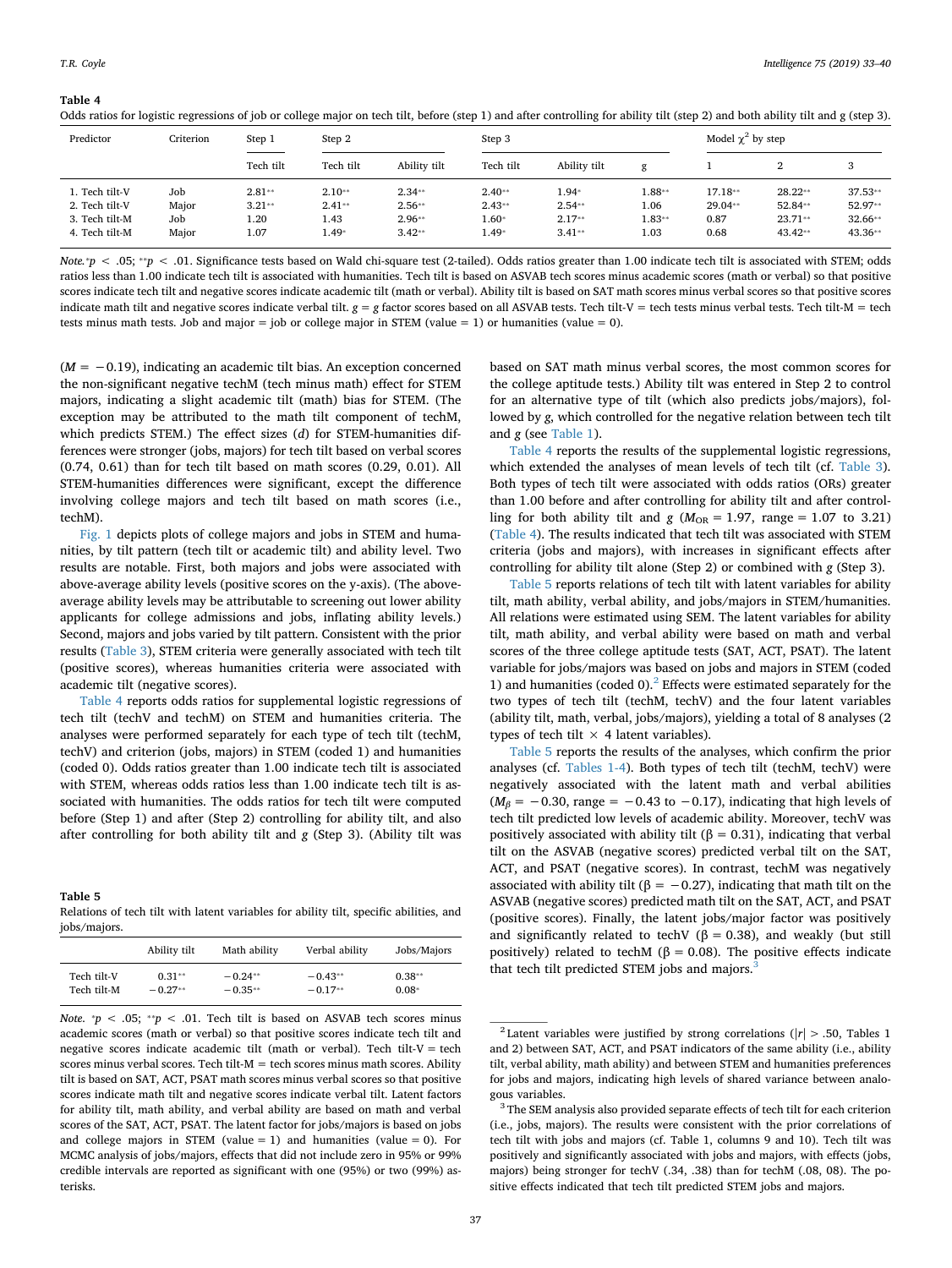### **4. Discussion**

Prior research has examined ability tilt, based on within-subject differences in math and verbal scores on college aptitude tests (e.g., SAT, ACT). Ability tilt yields math tilt (math > verbal) and verbal tilt (verbal > math), which differentially predict STEM and humanities criteria (e.g., [Coyle et al., 2014, 2015;](#page-7-3) [Lubinski et al., 2001](#page-7-5); [Park et al.,](#page-7-6) [2007\)](#page-7-6). The current study was the first to examine *tech tilt*, based on within-subject differences in technical abilities (e.g., mechanics, cars, electronics) and academic abilities (math or verbal), all based on the ASVAB. The within-subject differences yielded two types of tilt: tech tilt  $(\text{tech} > \text{academic})$  and academic tilt (academic  $> \text{tech}$ ). The two types of tilt were correlated with math and verbal scores on college aptitude tests (SAT, ACT, PSAT), with ability tilt (math minus verbal) on the college tests, and with jobs and college majors in STEM and humanities. The main results follow:

- 1) Tech tilt correlated negatively with math and verbal scores on the college aptitude tests (SAT, ACT, PSAT), indicating that tech tilt predicted low levels of academic ability (i.e., math and verbal) [\(Table 1,](#page-2-1) rows 1 and 2). The effects replicated using latent variables for math and verbal abilities based on all three college aptitude tests [\(Table 5](#page-4-1)).
- 2) Tech tilt predicted jobs and college majors in math/STEM fields (e.g., physics, engineering), whereas academic tilt (math or verbal) predicted jobs and majors in verbal/humanities fields (e.g., history, journalism) [\(Table 1](#page-2-1), column 9 and 10). The effects replicated using a latent variable based on both jobs and majors ([Table 5](#page-4-1)) and after controlling for *g* [\(Table 4](#page-4-0)).
- 3) Tech tilt (on the ASVAB) correlated with ability tilt on the college aptitude tests (SAT, ACT, PSAT), indicating that verbal tilt on the ASVAB predicted verbal tilt on the college tests, and that math tilt on the ASVAB predicted math tilt on the college tests ([Table 2](#page-3-0), columns 3 to 5). The effects replicated using latent variables for ability tilt based on multiple tests [\(Table 5\)](#page-4-1).

The tech tilt effects replicated with different college aptitude tests (SAT, ACT, PSAT), different analytical approaches (e.g., correlations, regressions, SEM), and different control variables (e.g., *g* and ability tilt), bolstering the robustness of effects. In addition, the tech tilt effects with latent variables were robust across different criteria (e.g.,  $|M_\beta| = 0.28$ , [Table 5](#page-4-1)). Finally, the sign of effects (positive or negative) was uniform across analyses. Tech tilt was negatively associated with academic abilities (math or verbal) on the college aptitude tests, and positively associated with STEM criteria (e.g., [Table 5](#page-4-1)).

The negative relations of tech tilt (on the ASVAB) with math and verbal abilities on the college aptitude tests (SAT, ACT, PSAT) are consistent with investment theories ([Cattell, 1987,](#page-7-14) pp. 138–146). Such theories assume that investment in one ability (e.g., non-academic, technical) boosts similar abilities but retards competing abilities (e.g., academic), yielding negative effects. In the current study, tech tilt was assumed to reflect investment in non-academic abilities (e.g., mechanics, cars, tools), which came at the expense of investment in academic abilities (e.g., math, verbal), yielding negative effects between tech tilt and academic abilities (e.g., [Table 5](#page-4-1)).

Preferences for jobs and college majors varied with mean levels of tech tilt and academic tilt ([Table 3](#page-3-1)). Tech tilt predicted jobs and majors in STEM (e.g., engineering, computing), which incorporates technical knowledge (e.g., electronics, mechanics, tools). In contrast, academic tilt predicted jobs and majors in humanities (e.g., journalism, counseling), which rarely incorporate such knowledge. A similar pattern was observed on the plots of jobs and majors, which were associated with elevated ability levels ([Fig. 1](#page-3-2)). (The elevated ability levels could be attributed to selection effects, with higher ability people being selected for college or jobs.)

and academic areas (cf. [Coyle, 2018a](#page-7-26), p. 12). Tech tilt presumably reflects non-academic, technical investments, which are related to STEM preferences (e.g., electronics, mechanics). In contrast, academic tilt (especially verbal tilt) reflects academic investments, notably in arts and letters, which are more strongly related to humanities preferences. These differential investments make domain of preference (STEM or humanities) a useful criterion in tilt studies, which focus on domain rather than level of achievement (for a similar argument, see [Humphreys, Lubinski, & Yao, 1993](#page-7-27)).

The effects were slightly weaker for tech tilt based on math scores (techM) than for tech tilt based on verbal scores (techV) [\(Table 1\)](#page-2-1). The differences might reflect differences between technical tests and math tests, which both measure STEM skills (e.g., mechanics, electronics), versus technical tests and verbal tests, which measure non-analogous skills (e.g., mechanics and electronics vs. literature and history). The similar skills measured by technical and math tests could reduce discriminability of techM, which would reduce predictive power. In contrast, the non-analogous skills measured by technical and verbal tests would boost discriminability of techV, which could increase predictive power. Correlations involving the two types of tech tilt supported these predictions. Compared to techV, techM had weaker correlations with college tests (SAT, ACT, PSAT), majors, and jobs ( $|M_r| = 0.19$  and 0.29, techM and techV, respectively) ([Table 1](#page-2-1), rows 1 and 2).

An anomaly concerned tech tilt based on math scores (techM), which correlated significantly with jobs ( $r = 0.15$ ) but not with college majors  $(r = 0.01)$  ([Table 1](#page-2-1)). (A similar pattern was observed for techV, which correlated more strongly with jobs  $[r = 0.35]$  than with majors [*r* = 0.29].) The anomaly could be attributed to the sensitivity of tech tilt to different outcomes. In particular, tech tilt may be more sensitive to skills required by STEM jobs (e.g., mechanics, electronics, tools) than to those required by STEM majors. Indeed, tech tilt reflects vocational skills, which should be more strongly related to vocations (jobs) than to college majors, which may focus more on theoretical matters with less vocational relevance.

Two findings warrant elaboration. First, tech tilt correlated negatively with *g* ( $M_r = -0.20$ , [Table 1](#page-2-1)) but robustly with ability tilt  $(|M_r| = 0.23$ , [Table 2](#page-3-0)), which was unrelated to *g* ( $|M_r| = 0.02$ , Table 2). The negative effects of tech tilt with *g* indicate that high levels of tech tilt predicted low levels of *g*, perhaps because low levels of *g* are related to non-academic (technical) preferences (cf. [Schmidt, 2011](#page-7-17)). The robust relations of tech tilt with ability tilt indicate that math and verbal tilt on the ASVAB predicted the analogous type of tilt (math or verbal) on the college tests (SAT, ACT, PSAT), providing convergent validity. The relations of tech tilt with ability tilt and *g* suggest that the effects of tech tilt might be attributable to *g* or ability tilt. However, this was not the case. The effects of tech tilt on majors and jobs replicated after controlling for *g* and ability tilt, suggesting the effects were not spurious ([Table 4](#page-4-0)).

Second, relations of tech tilt with jobs and college majors were uniformly significant, and generally strengthened, after controlling for *g* ([Table 4\)](#page-4-0). The findings can be explained by reciprocal suppression ([Tzelgov & Henik, 1991,](#page-7-28) p. 526), which describes increases in the effects of a predictor when it correlates positively with a criterion but negatively with another predictor. Reciprocal suppression can explain the increase in tilt tech effects (with jobs and majors) after controlling for *g*: Tech tilt and *g* both correlated positively with STEM criteria but negatively with each other ([Table 1](#page-2-1)).

The overall pattern of effects is consistent with investment theories (e.g., [Cattell, 1987](#page-7-14), pp. 138–146), which focus on the development of specific abilities. Such theories predict that investments in one domain (e.g., non-academic) come at the expense of investments in competing domains (e.g., academic). Tech tilt presumably reflects investments in non-academic, vocational fields (e.g., cars, electronics), which would reduce investments in academic fields (e.g., math, verbal), yielding negative effects between technical and academic abilities.

The results can be attributed to differential investment in technical

The effects are also consistent with niche picking theories [\(Scarr &](#page-7-29)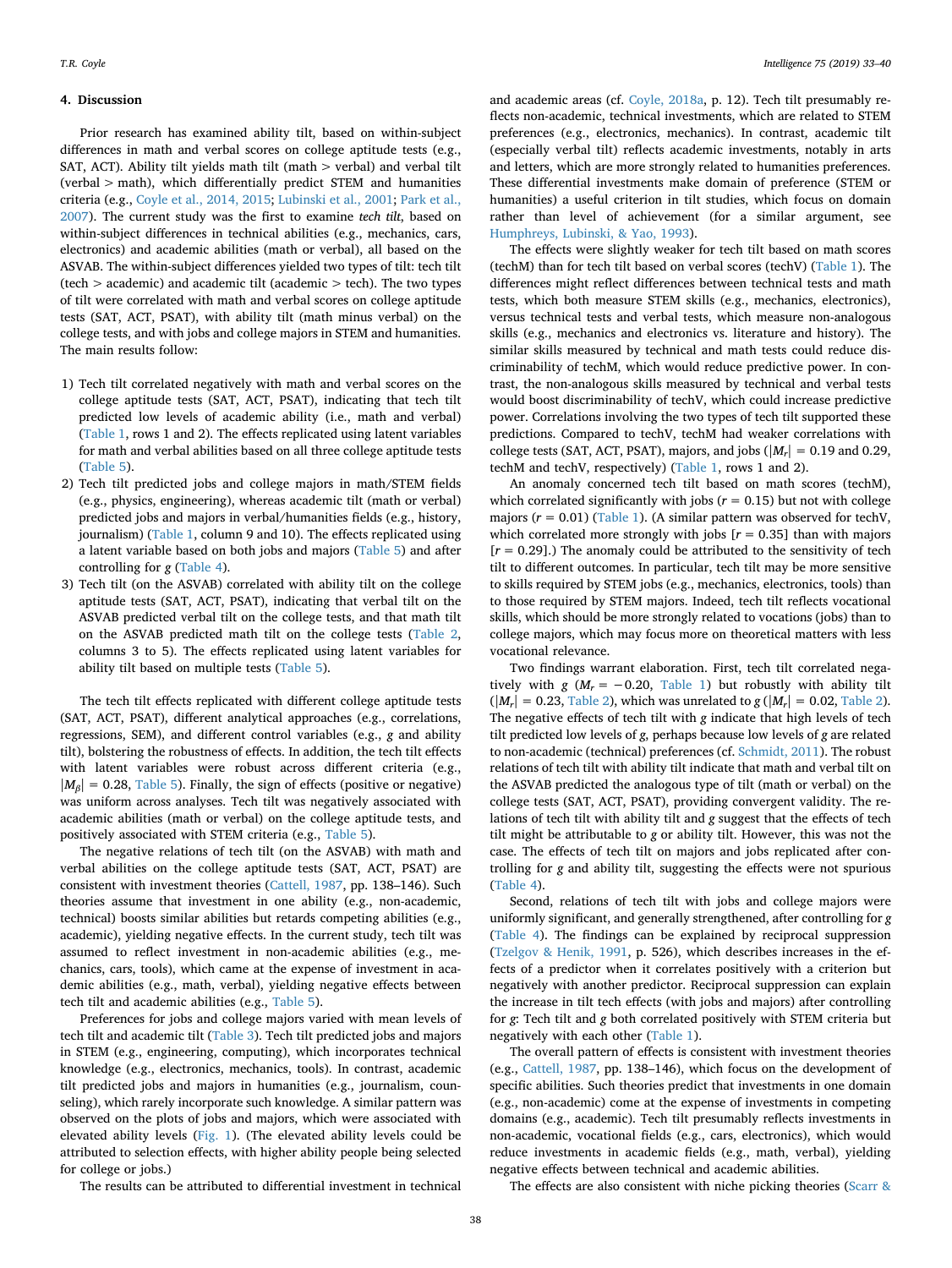[McCartney, 1983\)](#page-7-29) and experience-producing drive theories ([Bouchard,](#page-7-30) [1997\)](#page-7-30). Both theories assume that cognitive abilities are shaped by predispositions, which include interests in different domains. Tech tilt presumably reflects interests in non-academic, technical activities, which boost technical abilities but inhibit academic abilities. In contrast, academic tilt presumably reflects interests in school activities, which boost academic abilities but inhibit non-academic, technical abilities. Relations among abilities and interests form trait complexes ([Ackerman & Heggestad, 1997](#page-7-31)), which represent associations among distinct traits (abilities, interests, personality) in specific domains (e.g., science/math, social, clerical). Trait complexes predict that different traits develop in tandem, with positive relations among traits in similar domains (e.g., technical interests and technical abilities) and negative relations among traits in competing domains (e.g., technical interests and academic abilities).

## *4.1. Future research*

Future research should consider the development of tech tilt using differentiation theories (e.g., [Deary et al., 1996](#page-7-32)). Differentiation theories assume that over time, cognitive abilities become less loaded with *g* (general variance) and more loaded with non-*g* factors, which reflect specific abilities such as tech tilt. The decrease in *g* (and increase in non*g* factors) can be attributed to cognitive specialization, which boosts specific abilities unrelated to *g*. Such specialization may be linked to college attendance, which improves academic abilities (e.g., academic tilt), versus vocational school attendance, which improves technical abilities (e.g., technical tilt). Moreover, cognitive specialization should increase over time with continued investment, which would magnify specific abilities such as tech tilt (cf. [Coyle, 2018a](#page-7-26), p. 12).

Future research should also consider cognitive specialization in the context of cognitive differentiation-integration effort (CD-IE) theory ([Woodley, 2011;](#page-7-33) [Woodley, Figueredo, Ross, & Brown, 2013](#page-7-34)). CD-IE theory is an evolutionary theory linking cognitive specialization and life history speed. The theory describes tradeoffs between mating effort and competing activities such as education, which produces cognitive specialization. CD-IE theory distinguishes between fast life histories, which are associated with high mating effort and less education (and less specialization), and slow life histories, which are associated with the opposite pattern. The theory has been supported using the subtests of the ASVAB, which was associated with more non-*g* variance (implying more cognitive specialization) at slower life history speeds ([Woodley](#page-7-34) [et al., 2013](#page-7-34)). Consistent with CD-IE theory, slower life history speeds should also be related to higher levels of tech tilt, which reflects cognitive specialization.

Future research should also consider other types of tilt. One promising target is spatial tilt, based on within-subject differences in spatial ability and competing abilities (e.g., academic or technical). Spatial tilt measures spatial abilities such as mental rotation and spatial visualization. Such abilities have been linked to STEM achievements (e.g., patents and STEM doctorates) in gifted and non-gifted samples (e.g., [Coyle et al., 2014;](#page-7-3) [Lubinski, 2010](#page-7-35); [Wai, Lubinski, & Benbow, 2009](#page-7-36)). Moreover, spatial tilt may predict STEM criteria beyond tech tilt or math tilt, which has also been linked to STEM achievement (e.g., [Wai](#page-7-36) [et al., 2009](#page-7-36)).

A related suggestion is to examine whether spatial abilities contribute to the predictive power of tech tilt. In the current study, tech tilt was based on four ASVAB subtests (AI, EI, SI, MC). The four subtests measured unknown mixtures of technical knowledge and spatial abilities. Future research should examine the unique contributions of tech tilt and spatial abilities to STEM criteria. Spatial abilities could be measured using tests with distinct spatial loadings. One such test is assembling objects on the ASVAB, which examines the ability to mentally rotate puzzle pieces to form a coherent object. Assembling objects

and similar tests tap spatial abilities (e.g., mental rotation, spatial imagery), which predict STEM achievements and may contribute to the predictive power of tech tilt (e.g., [Wai et al., 2009](#page-7-36)).

Finally, future research should use other analytical approaches to examine the contribution of *g* and specific abilities (e.g., academic and spatial) to tech tilt. Two such approaches are relative importance analysis, which empirically distributes shared variance among *g* and specific abilities (e.g., [Lang & Bliese, 2012;](#page-7-37) [Lang, Kersting, Hülsheger, &](#page-7-38) [Lang, 2010](#page-7-38)), and bifactor analysis, which analyzes independent contributions of *g*, specific abilities, and other factors (e.g., [Beaujean,](#page-7-39) [2015\)](#page-7-39). These approaches could examine whether the predictive power of tech tilt is primarily attributable to *g*, specific abilities, or a mixture of *g* and specific abilities.

## *4.2. Implications of tilt research and technical aptitudes*

The current study has implications for vocational education, also known as career and technical education (CTE). CTE aims to inculcate job-ready skills, often by offering vocational certificates. The percentage of vocational certificates earned between 1984 and 2009 increased from 1.8% to 10.9% [\(Ewert, 2012](#page-7-40), p. 2) in STEM (e.g., electronics and computers) and non-STEM fields (e.g., business and policing). Based on the current results, tech tilt may be more strongly associated with STEM vocations compared to non-STEM and business vocations (e.g., sales and management), which may be related to other traits (e.g., extraversion in sales).

The current study also has implications for research with high ability samples such as the SMPY (top 1% in ability level) ([Lubinski](#page-7-5) [et al., 2001;](#page-7-5) [Park et al., 2007](#page-7-6); see also, [Lubinski, 2009, 2016](#page-7-8)). According to differentiation theories (e.g., [Deary et al., 1996](#page-7-32); see also, [Coyle, 2016](#page-7-2)), test scores of high ability samples are loaded with less *g* (e.g., general variance) and more specificity (e.g., unique variance), which includes non-*g* technical skills. Such non-*g* skills may predict outcomes better for SMPY and higher ability samples, whose test scores are loaded with more non-*g* variance, compared to lower ability samples, whose test scores are loaded with less non-*g* variance (and more *g*).

Technical and academic abilities may also have implications for college admissions. The distinction between technical and academic abilities is consistent with [Vernon's \(1950](#page-7-41); see also, [Humphreys, 1962,](#page-7-42) [1986;](#page-7-42) [Humphreys et al., 1993\)](#page-7-27) distinction between a verbal-numericaleducational factor and a practical-mechanical-spatial factor. These factors are differentially represented on the SAT and ACT, two widely used college admissions tests. Verbal-numerical-educational factors are integral to both tests, which include math and verbal subtests. Practicalmechanical-spatial factors are not directly measured by the tests, which do not include mechanical or spatial subtests. The omission of mechanical and spatial subtests may overlook prospective students with strong spatial abilities, which predict STEM criteria (for a similar argument, see [Humphreys, 1986](#page-7-43); [Humphreys et al., 1993](#page-7-27)).

## **5. Conclusion**

This study examined the validity of tech tilt, based on within-subject differences in technical scores and academic scores (math or verbal) on the ASVAB. Tech tilt correlated negatively with math and verbal scores on college aptitude tests (SAT, ACT, PSAT) but positively with STEM criteria (e.g., jobs and majors). The effects replicated using different tests (SAT, ACT, PSAT) and different analytical approaches (e.g., correlations, regressions, SEM). The results are consistent with investment theories, which predict that investments in one domain (non-academic, technical) come at the expense of investments in competing domains (academic). Future research should consider factors that moderate the effects of tech tilt (e.g., education and life history) as well as complementary types of tilt (e.g., spatial tilt).